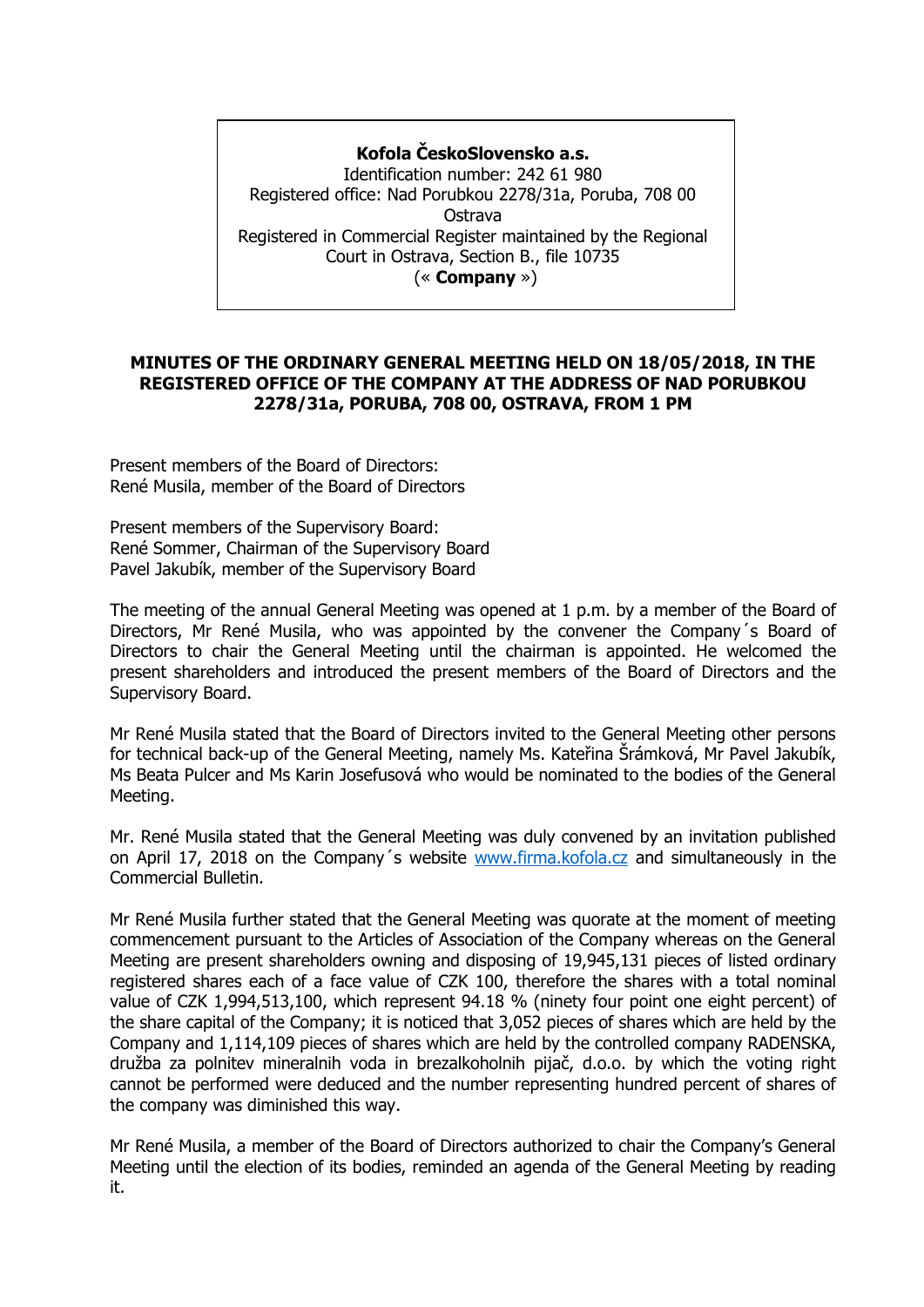Further Mr René Musila informed the present shareholders of methods of voting at the General Meeting by voting ballots. The shareholders were simultaneously entitled to cast their votes by correspondence, as they were properly instructed in the General Meeting's invitation. Mr René Musila stated that one of the Company's shareholders actually used option pursuant to the previous sentence. It is assumed that the voting shareholder is present at the General Meeting only for the purpose of voting on those points of the program to which he cast his votes by correspondence.

In response to the shareholder´s enquiry concerning order of voting on individual proposals, it was communicated that the order of voting on individual proposals determines the Articles of Association of the Company.

Further it was stated that for the purpose of voting on resolutions about organization of the General Meeting, a shareholder owning and holding 112,424 shares, who had voted by correspondence was considered as absent at the General Meeting for voting resolution under the Point 1. The General Meeting is quorate, whereas for the purpose of voting on resolutions under the Point 1 were present shareholders owning and disposing 19,832,707 pieces of listed common registered shares, each of a face value of CZK 100, therefore shares of total face value of 1,983,270,700 CZK, which represent 93.65 % (in words: ninety-three point six five) of the share capital of the Company reduced by 3,052 pieces of shares held by the Company and by 1,114,109 pieces of shares held by the controlled company RADENSKA, družba za polnitev mineralnih voda in brezalkoholnih pijač, d.o.o. by which the voting right cannot be performed.

Afterwards, the General Meeting moved within the point No. 1 to the voting on bodies of the General Meeting.

Mr René Musila presented a proposal of the Board of Directors for a composition of the General Meeting's bodies as follows: Chairman of the General Meeting: Kateřina Šrámková Minute taker: Beata Pulcer Minute verifier: Pavel Jakubík Scrutiniser(s): Karin Josefusová.

No queries were raised by the present shareholders as to this point of the General Meeting's agenda, and Mr. René Musila therefore invited the General Meeting to vote on the following proposal:

### **RESOLUTION No. 1:**

**"The General Meeting elects Ms Kateřina Šrámková as a Chairman of the General Meeting, Ms Beata Pulcer as a minutes taker, Mr. Pavel Jakubík as a minutes verifier, and Ms Karin Josefusova as a scrutiniser."**

A majority of votes of the present shareholders is required to adopt a decision on election of the bodies of the General Meeting.

## **After the completion of voting and the counting of votes, it was stated that the General Meeting approved the resolution by 19,832,649 votes, i.e. 99.9997 % of votes of all present shareholders. 58 votes abstained from voting.**

Afterwards Mr René Musila stated that the bodies of the General Meeting were elected and invited the Chairman-elect of the General Meeting Ms Kateřina Šrámková to take her office.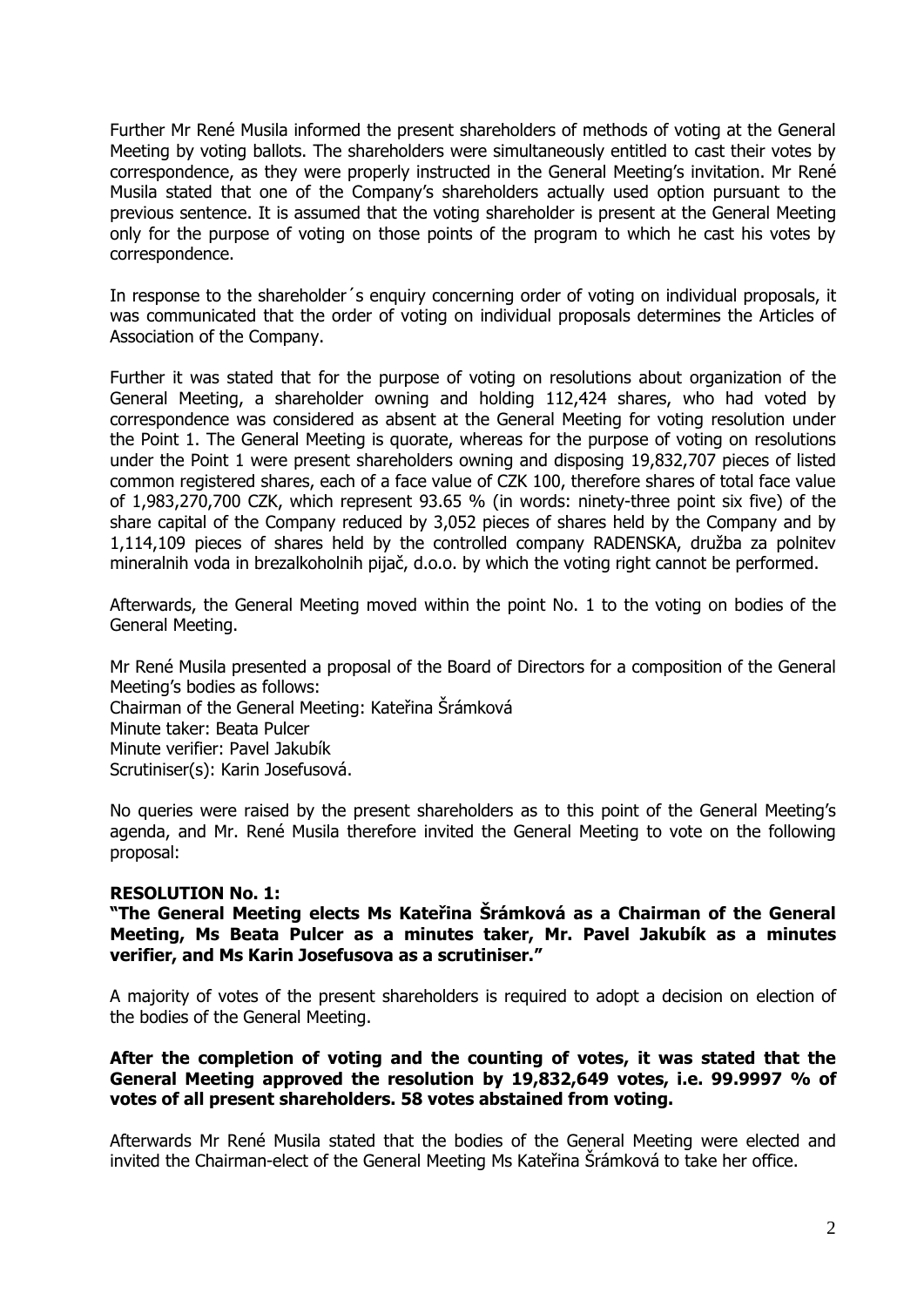Elected Chairman of the General Meeting welcomed once again the present shareholders.

Further she invited the General Meeting to vote by ballots on approval of the General Meeting's Rules of Procedure and Voting Rules that were published on the Company´s website [www.firma.kofola.cz.](http://www.firma.kofola.cz/) No queries or other proposals were raised by the present shareholders as to this proposal.

The Chairman of the General Meeting invited the General Meeting to vote on the following proposal:

## **RESOLUTION No. 2:**

"**The General Meeting approves the Rules of Procedure and the Voting Rules of the General Meeting of the company Kofola ČeskoSlovensko a.s. as presented by the Board of Directors of the Company."**

A majority of votes of the present shareholders is required to adopt a decision on approval of this resolution.

**After the completion of voting and the counting of votes, the Chairman of the General Meeting stated that the General Meeting approved the resolution by 19,832,649 votes, i.e. 99.9997 % of votes of all present shareholders. 58 votes were against the approval.**

Further for the purposes to make the execution of the minutes of the General Meeting easier the Chairman of the General Meeting presented a proposal to vote on granting a permission to the Company to take sound recording of the General Meeting. No queries or other proposals were raised by the present shareholders as to this proposal.

The Chairman of the General Meeting invited the present shareholders to vote on the following proposal:

### **RESOLUTION No. 3:**

**"The General Meeting approves making of the sound recording of the General Meeting by the Company."**

A majority of votes of the present shareholders is required to adopt a decision on approval of this resolution.

**After the completion of voting and the counting of votes, the Chairman of the General Meeting stated that the General Meeting approved the resolution by 19,832,707 votes, i.e. 100 % of votes of all present shareholders.** 

Afterwards, the discussion under the Point 1 was ended.

**Point 2: Report of the Board of Directors on business activities of the Company and statement of financial position for the year 2017 and Summary explanatory report regarding the matters pursuant to Section 118 subsec. 5 par. a) to k) of the Act No. 256/2004 Coll., Capital Market Undertakings Act, and Conclusions of the Report on relations between controlling entity and controlled entity and between controlled entity and entities controlled by the same controlling entity for the year 2017**

The discussion concerning second point on the agenda of the General Meeting was opened.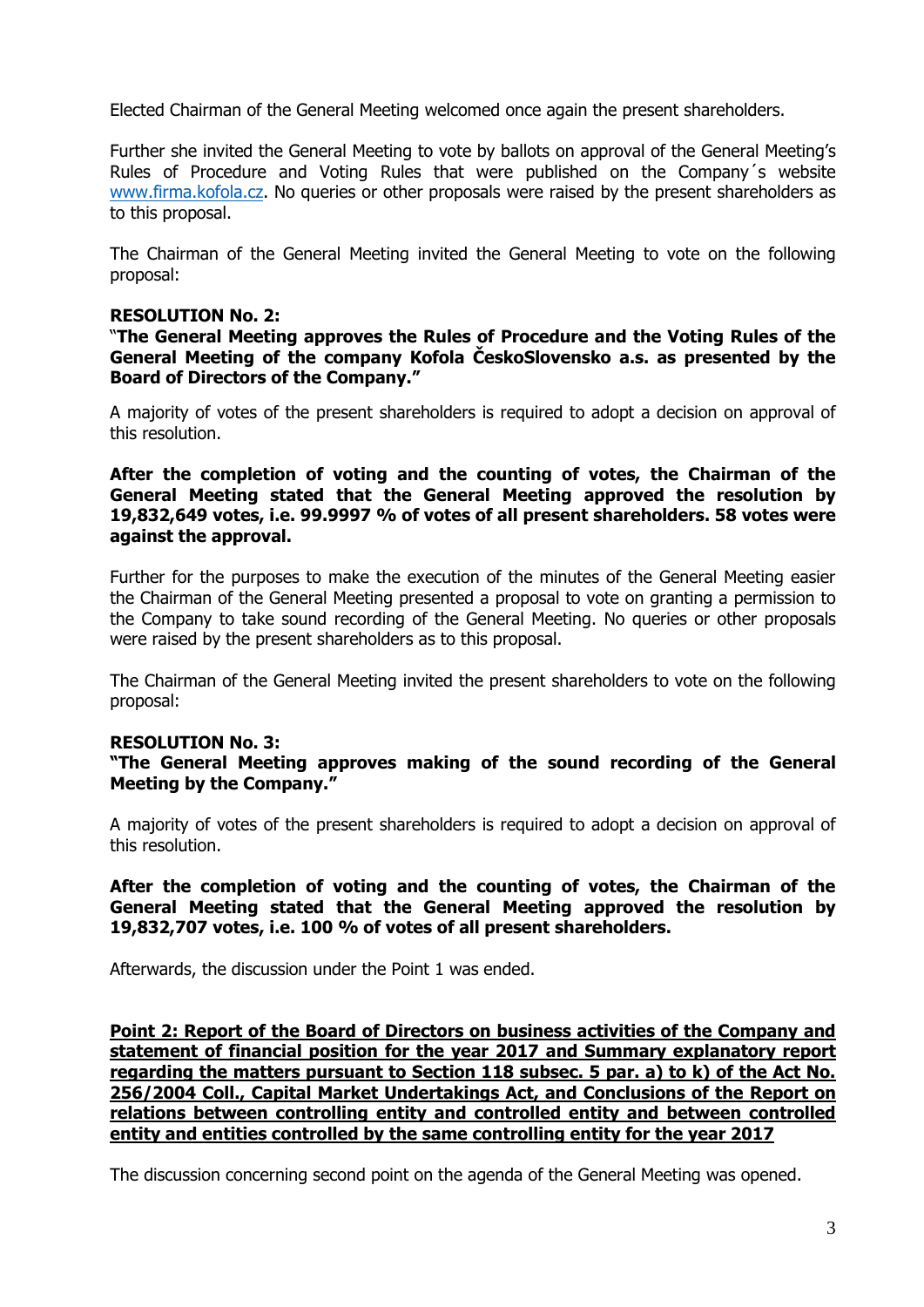The Chairman of the General Meeting stated that all the mentioned reports were duly posted on the websites of the Company as part of the Annual report. The Annual report was simultaneously posted on the website of the Czech National Bank.

The Chairman of the General Meeting asked the present shareholders if they have any questions or notifications regarding content of the mentioned reports that can be addressed to the present members of the Board of Directors.

Upon the request of the shareholder the Chairman of the General Meeting gave the floor to Mr René Musila who made the present shareholders thoroughly acquainted with the content of the Report of the Board of Directors on business activities of the Company, in particular the main results of performance of the Company in the year 2017 and perspective for the year 2018. In the rest it was referred to the posted reports.

To this point on the agenda of the General Meeting one of the present shareholders asked for more detailed insight into the situation in Poland, respectively what is a cause that the Company doesn´t have wished results in Poland. Mr René Musila stated that a situation on the Polish market is very difficult. This market is very competitive. One of the dominant player in retail environment is the company Biedronka. Previously, the Company was linked to this buyer, it is a company for which we produce a vast majority of private labels. The Company decided to reduce dependence on this buyer, unfortunately, the Company fails to establish counterweight in its own brand products. This is a main cause why the Company is not successful in Poland.

The present shareholder further asked if he translated for himself correctly that the cause of bad results of the Company (group) in Poland is the fact that Biedronka chain does not provide a good place for sale of the products of the Company (group) because it presents its own labels. In general, the sales of the Company (Company of the group) in the Biedronka chain fail. It was communicated that some time ago Biedronka stated to prefer diversity, previously the Company was almost an exclusive supplier of non-alcoholic beverages. This is one of the reasons for sale failings. The Company (group) considers various options and one of the options is also to leave Poland.

The present shareholder raised a query if to leave Poland means sale. The present member of the Board of Directors stated that it is not clear yet. Nevertheless, it is also one of the considered options.

At 1:35 p.m. other shareholder who owns 10 votes appeared at the General Meeting.

One of the present shareholders stated that he hears all the time from all sides, all the companies say, that they cannot reach profit as they would expect because of the situation on the labour market is as such that they cannot recruit sufficient number of employees to generate profit. The shareholder believes that it is a false statement. According to his opinion it is not a problem to raise the benefits provided to the employees. Afterwards, the present shareholder asked how would the profit generating be threatened if the wages of the employees had been raised by e.g. 10 %? The present member of the Board of Directors Mr René Musila stated that when he mentioned employees it related to the company UGO. This company provides services, has 84 fresh bars for which it is difficult to recruit qualified employees. Therefore, the company is obliged to raise remuneration of its employees. It has a harmful effect to the profit of the company (even though the revenues increased by 40 % in comparison to previous year). In all other companies of the group the wages are regularly, yearly adjusted. The Company is committed to be a good employer.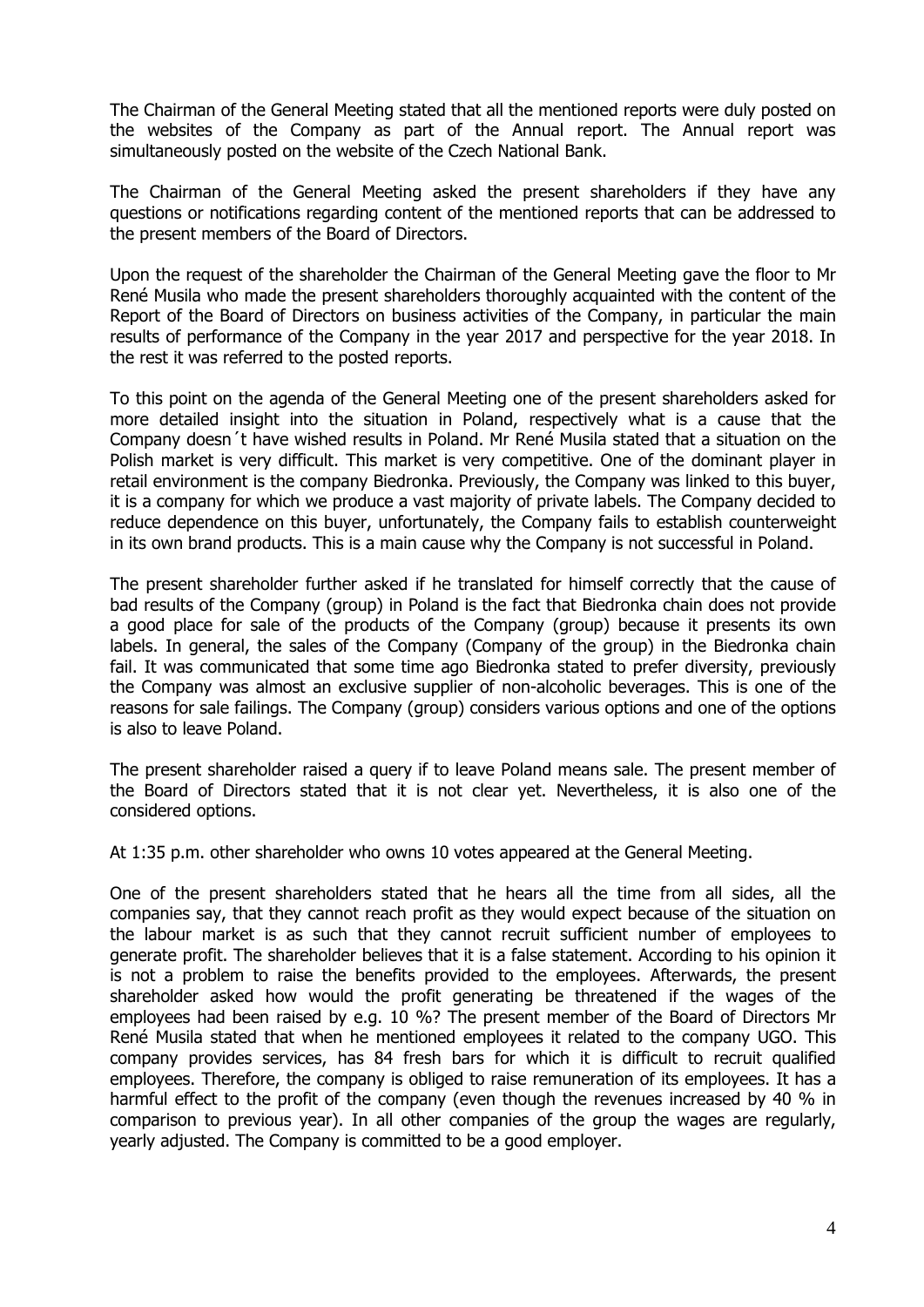Further, regarding specific figures, the shareholder was referred to the financial statements of individual Kofola ČeskoSlovensko group companies that shall be posted within a statutory period in the Commercial Register. As for the labour costs of the company Kofola ČeskoSlovensko, the shareholder was referred to the relevant part of the Annual report of the Company.

No other queries were raised by the present shareholders as to this point of the General Meeting's agenda. This point of the agenda was therefore ended.

Further, the meeting moved onto the next point on the agenda of the General Meeting:

## **Point 3: Report of Supervisory Board on the results of the control activities including information about review of the Report on relations**

Following the invitation of the Chairman of the General Meeting, Mr René Sommer, Chairman of the Supervisory Board of the Company, addressed the General Meeting. He stated that the Report of Supervisory Board on the results of the control activities was duly posted on the website of the Company. Afterwards, the Chairman of the Supervisory Board outlined its content for the present shareholders.

In the previous year, there were several personal changes within the Supervisory Board. Firstly, the Supervisory Board left Mr Jakúbek, followed by Mr Chocholáček and in the end of the last year Mr Woźniak. New members of the Supervisory Board were gradually appointed. Since the end of the year 2017, pursuant to the Articles of Association of the Company, the Supervisory Board has had 6 members appointed by the General Meeting.

The meetings of the Supervisory Board were regularly attended by the members of the Board of Directors of the Company, they presented results and commented on them. Eventually depending on the content of the issue also other employees of companies educated in the relevant field were invited to the meetings of the Supervisory Board, e.g. in the field of financial controlling and audit, etc. The Supervisory Board cooperated with the external auditor and the Audit Committee of the Company. The Supervisory Board did not find any significant weaknesses and therefore may state that the economic results of the Kofola ČeskoSlovensko Group achieved in the year 2017 were good and reflect such fact.

Report of Supervisory Board includes also opinion on the report on relations and the financial statements of the Company and consolidated financial statements of Kofola ČeskoSlovensko group. The Supervisory Board recommended both financial statements to be approved by the General Meeting. The Supervisory Board reviewed the Board of Directors´ proposal on distribution of a profit for the year 2017 and recommends to the General Meeting to approve this proposal even given the counterproposal sent by the qualified shareholder.

The present shareholder asked what is meant by "even given the counterproposal sent by the qualified shareholder". It was answered that the Supervisory Board does not have any reservations against the counterproposal, resp. the Company has enough resources to pay-out dividend in the amount proposed by the qualified shareholder.

The Chairman of the General Meeting further added that the statement of the Board of Directors regarding the counterproposal of the qualified shareholder was posted on the Company´s website.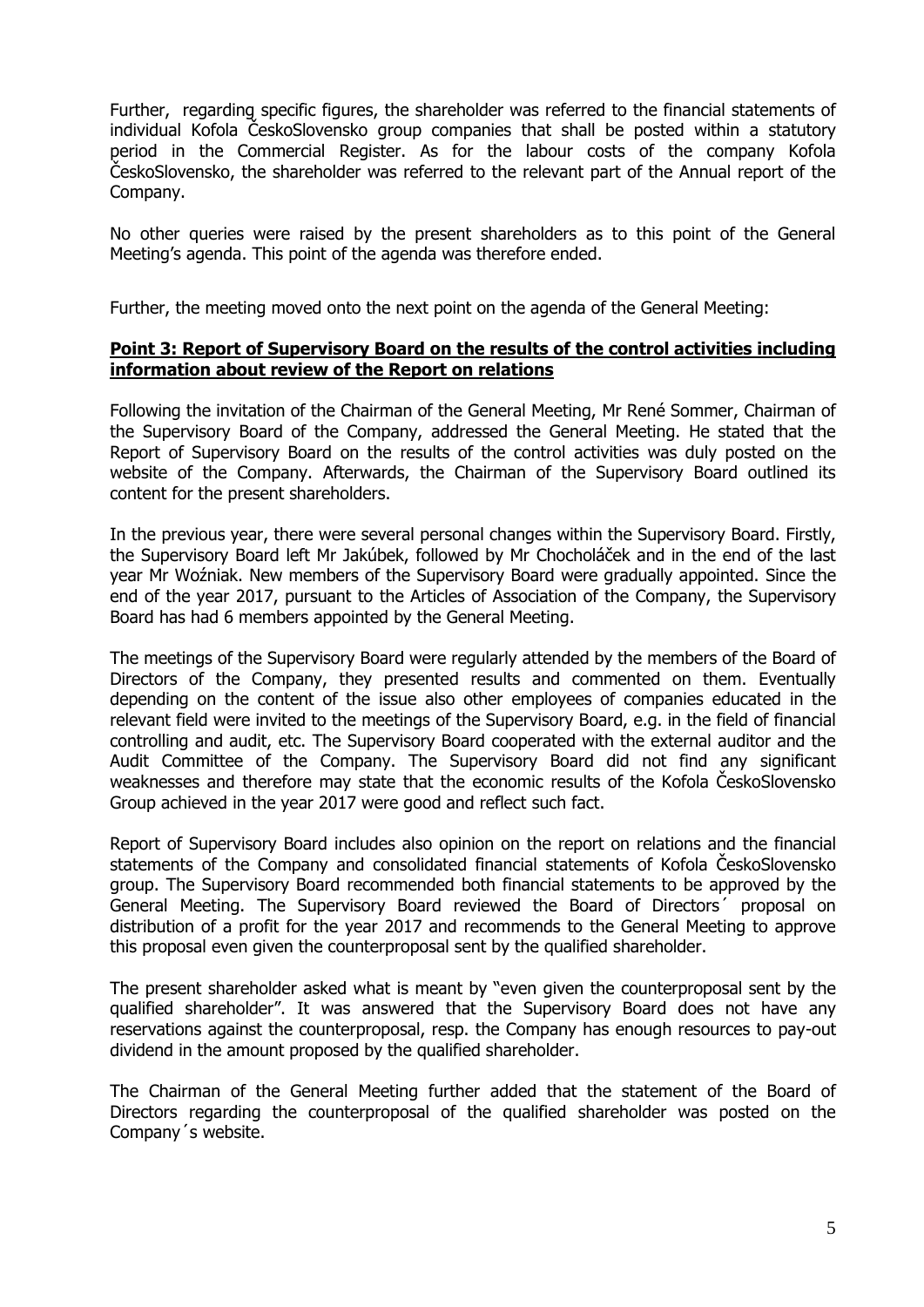Further a question concerning decrease of the purchase price of Company´s shares after publication of the counterproposal of the qualified shareholder was raised. The Chairman of the Supervisory Board stated that according to his knowledge the purchase price of shares falls after the closing period. According to his knowledge it is a general phenomenon.

Afterwards, the present shareholder asked that in the Report of the Supervisory Board is stated that the Supervisory Board recommends to approve both financial statements. Which two financial statements? It was communicated that it is meant the financial statements of the Company and as well the financial statements of Kofola ČeskoSlovensko Group.

The present shareholder further asked about the new members of the Supervisory Board if they would be approved by this General Meeting. The Chairman of the Supervisory Board answered that all the new members of the Supervisory Board were duly appointed by the general meetings that took place in the year 2017.

Finally the present shareholder raised a query concerning inconsistency between the statement of the Board of Directors that says that it was failed to achieve desired results and the statement of the Supervisory Board which considers the results as good. The shareholder asked for explanation of this inconsistency. The Chairman of the Supervisory Board stated that despite this the Supervisory Board considers the results as good (there are no substantial decreases and loses with the exception of Poland, on the other side all the other group entities are doing well).

No other queries were raised by the present shareholders. This item shall not be put to a vote.

Further, the meeting moved onto the next point on the agenda of the General Meeting:

## **Point 4: Approval of financial statements of the Company for the year 2017 and consolidated financial statements of Kofola ČeskoSlovensko group for the year 2017**

The Chairman of the General Meeting stated that financial statements of the Company for the year 2017 and the financial statements of Kofola ČeskoSlovensko Group for the year 2017 are the part of the Annual report and were published on the Company´s website and also on the website of the Czech National Bank. Both were audited (unqualified audit report) and were reviewed by the Supervisory Board, which recommended both financial statements to be approved by the General Meeting.

Further the present shareholder raised a query concerning specific numbers in the consolidated financial statements of the Group. The shareholder was directed to the specific provisions of the Annual report, which clarifies these numbers, resp. their changes.

No other query concerning the financial statements was raised by the present shareholders. The Chairman of the General Meeting presented the proposal for a decision on approval of financial statements of the Company for the year 2017 as follows:

#### **RESOLUTION No. 4: "The General Meeting approves the annual financial statements of the Company as of 31/12/2017."**

A majority of votes of the present shareholders is required to adopt the resolution in question.

It was stated that with taking the votes of newly arrived shareholders into consideration (i.e. 10 votes), on the General Meeting were present shareholders owning and disposing of 19,945,141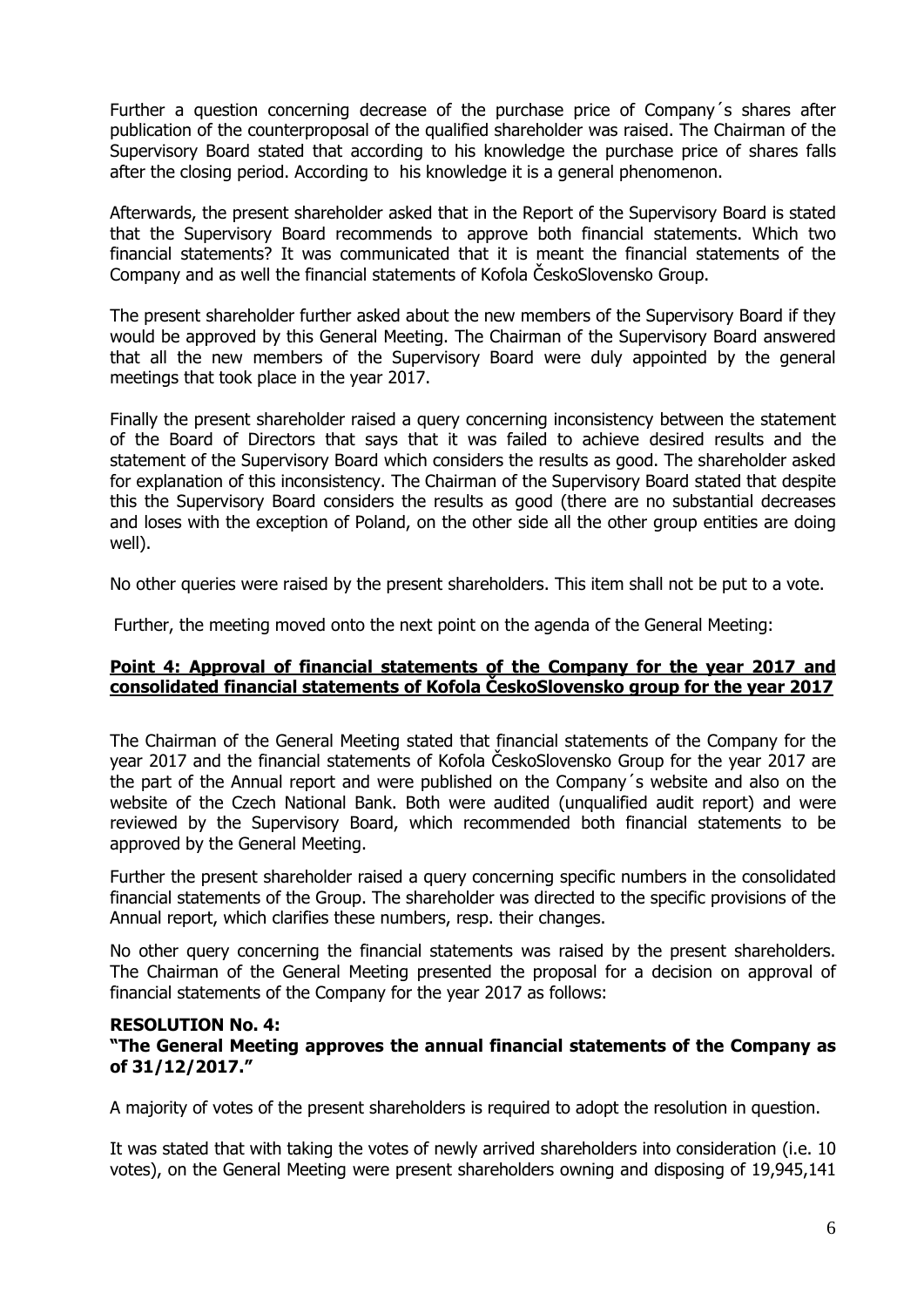pieces of listed ordinary registered shares, each of a face value of CZK 100, therefore shares of total face value of 1,994,514,100 CZK, which represent 94.18 % (in words: ninety-four point one eight) of the share capital of the Company reduced by 3,052 pieces of shares held by the Company and by 1,114,109 pieces of shares held by the controlled company RADENSKA, družba za polnitev mineralnih voda in brezalkoholnih pijač, d.o.o. by which the voting right cannot be performed.

### **Based on the results of the voting, the Chairman of the General Meeting stated that the proposal was approved by 19,945,083 votes, i.e. 99.9997% votes of all shareholders present. Against voted 58 votes.**

Further the Chairman of the General Meeting invited the General Meeting to vote on the following proposal as follows:

### **RESOLUTION No. 5:**

**"The General Meeting approves the consolidated financial statements of Kofola ČeskoSlovensko group as of 31/12/2017."** 

The majority of votes of the present shareholders is required to adopt the resolution in question.

#### **Based on the results of the voting, the Chairman of the General Meeting stated that the proposal was approved by 19,945,141 votes, i.e. 100 % votes of all shareholders present.**

Afterwards, the Chairman of the General Meeting ended discussion under this Point.

### **Point No. 5: Decision on distribution of profit of the Company for the year 2017**

The Chairman of the General Meeting stated that to this point was delivered a counterproposal from a qualified shareholder, company AETOS a.s. According to the proposal of the qualified shareholder the dividend, which will be paid out to the shareholders, should be in amount of CZK 16.20 per share before taxation unlike according to the proposal of the Board of Directors should be in the amount of CZK 13.50 per share.

Further the Chairman of the General Meeting asked a representative of the qualified shareholder to present the counterproposal to the present shareholders and its explanation. The qualified shareholder proposed to pay out the dividend from the whole profit of the Company generated in the year 2017 together with the part of undistributed profit of previous years. According to the qualified shareholder the Company has enough funds, which does not need for its activity or investments.

Further it was stated that the Board of Directors discussed this counterproposal of qualified shareholder, took note and recommended to the General Meeting to approve it. The minutes of the Meeting of the Board of Directors was published on the Company´s website together with the counterproposal of the qualified shareholder.

The Chairman of the Board of Directors reminded that at first the proposal of the Board of Directors shall be put in the vote and afterwards the proposal of the qualified shareholder. If the first proposal was adopted, there would be no voting about the second one.

Further the Chairman of the General Meeting asked the present shareholders if they had any questions or topics for discussion, to be communicated.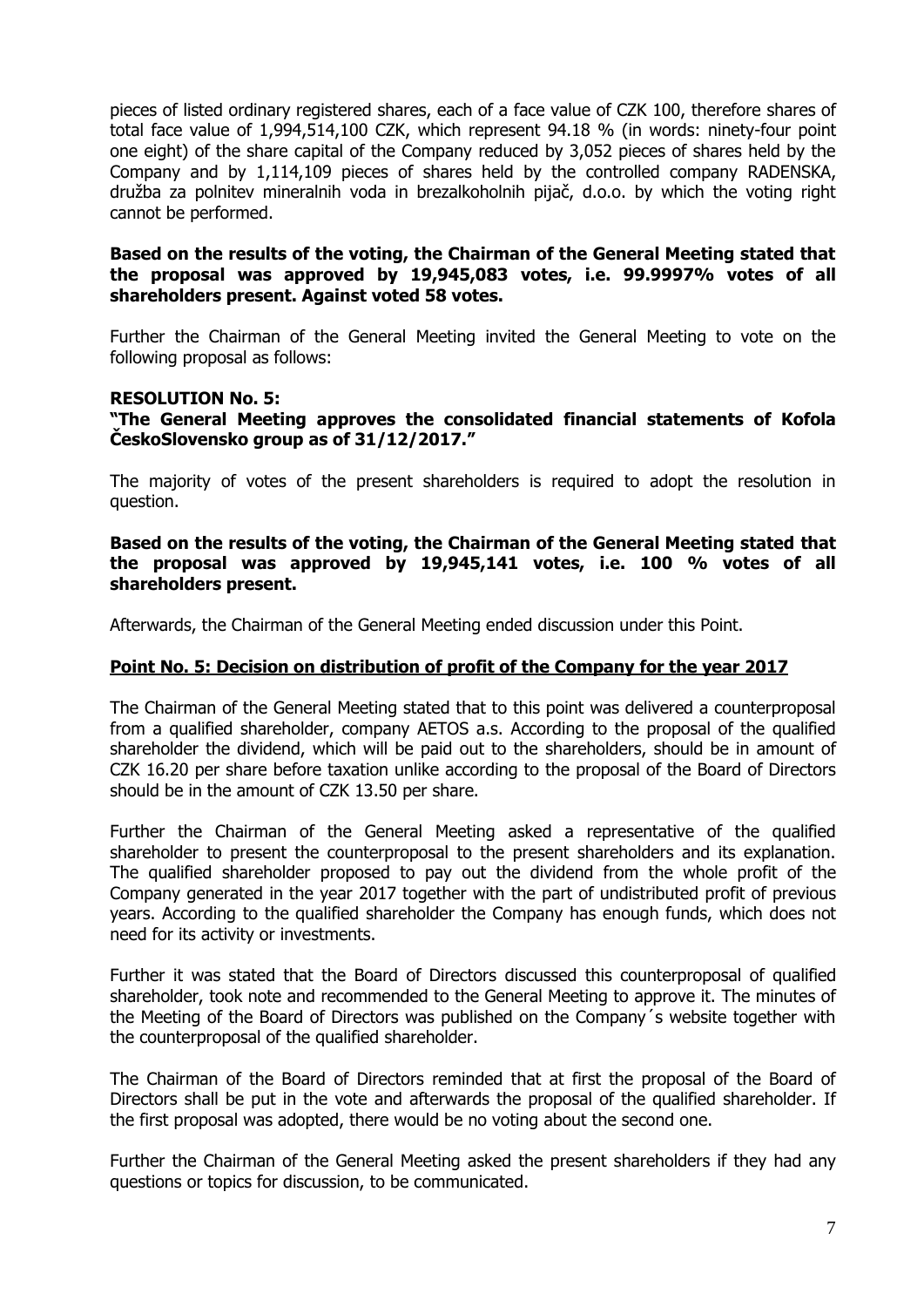To a query of a shareholder whether the free funds could be used to repay bonds, was stated that the bonds will be refinanced as a part of a big package which had to be discussed on one of the previous General Meeting. The Company agreed on limits (of indebtedness) with the bank. Considering the low level of indebtedness of the Company, there is still space. It means that the debt of the Company will be replaced by another one, which is much more advantageous.

To a query of a shareholder, which of these two proposals is recommended by the Board of Directors to approve, was stated that without the withdrawing of its own proposal the Board of Directors recommended to approve the proposal of the qualified shareholder.

Further the Chairman of the General Meeting presented to the General Meeting the proposal on distribution of the Company´s profit of the year 2017 and invited the General Meeting to vote on the following proposal:

### **RESOLUTION No. 6:**

**"The General Meeting of the Company approves distribution of profit generated by the Company in the year 2017 in the total amount of CZK 350,667,210.84 in the following way:**

**a) a part of the profit in the amount of CZK 300,982,500 shall be distributed among the shareholders as the profit share (hereinafter as the "Dividend"). Dividend amounts to CZK 13.50 per one share before taxation.**

**The relevant date to exercise the right to the Dividend is May 11, 2018. A person that will be registered as the shareholder of the Company on the relevant date to exercise a right to Dividend according to the previous sentence shall be entitled to the Dividend. The amount of the Dividend is calculated from the total number of shares issued by the Company that amount to 22,295,000 shares. The Dividend allocated to treasury shares held by the Company at the relevant date shall not be paid. The amount corresponding to the Dividend attributable to the treasury shares held by the Company at the relevant date to exercise the right to the Dividend shall be transferred to the account of undistributed profit of previous years. The Dividend is payable on June 18, 2018. The Dividend shall be paid through Česká spořitelna, a.s., Identification No.: 45244782, with its registered seat at Olbrachtova 1929/62, 140 00 Prague 4, in such a way presented to this General Meeting. The Dividend shall be paid out until June 18, 2021.**

**b) the rest of the profit generated by the Company in the year 2017 in the amount of CZK 49,684,710.84 shall be transferred to the account of undistributed profit of previous years."**

**Based on the results of the voting, the Chairman of the General Meeting stated that 112,482 votes voted for the pro proposal (i.e. 0.564 % of present votes), 19,832,649 votes voted against (i.e. 99.436 % of present votes) and 10 votes did not vote. The proposal was not adopted.** 

To a query of a shareholder was stated that the shareholder, who voted by correspondence, voted for this proposal. He did not vote on the counterproposal of the qualified shareholder even if he had a chance. To another query of a shareholder about how voted the shareholder, who voted by correspondence, about the counterproposal was stated that he did not vote.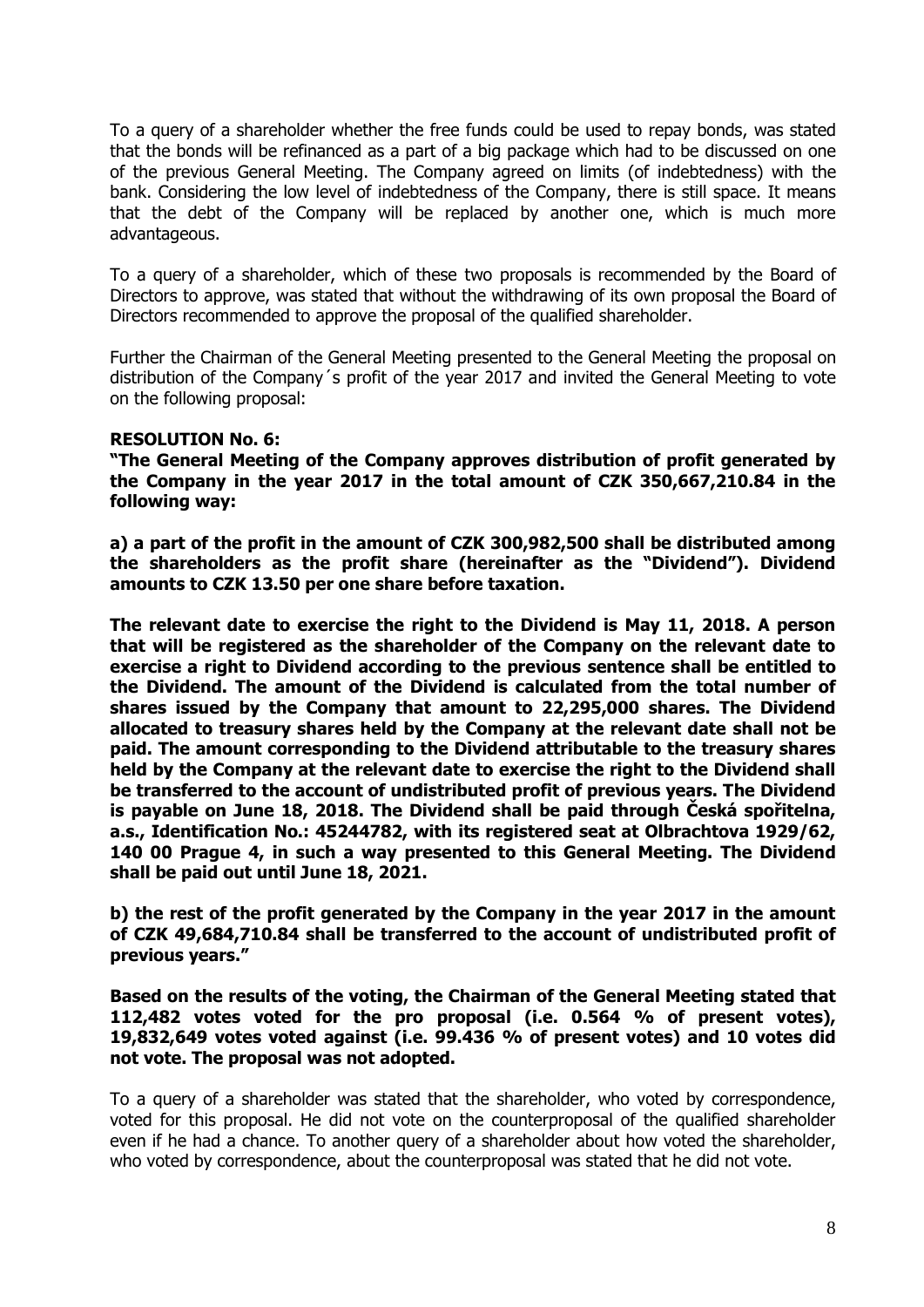Further the Chairman of the Board of Directors presented to the General Meeting the proposal of the qualified shareholder, the company AETOS a.s. on distribution of the profit of the Company for the year 2017 together with the part of undistributed profit of previous years and invited the General Meeting to vote on the following proposal:

## **RESOLUTION No. 7:**

**"The General Meeting of the Company approves distribution of profit generated by the Company in the year 2017 together with undistributed profit of previous years in the following way:**

- **a) the whole profit generated by the Company in the year 2017 in the amount of CZK 350,667,210.84 shall be distributed among the shareholders as the profit share.**
- **b) a part of undistributed profit of previous years of the Company in the amount of CZK 10,511,789.16 shall be distributed among the shareholders as a share on the undistributed profit of previous years.**

**The share on the profit generated by the Company in the year 2017 and the share on a part of undistributed profit of previous years of the Company (hereinafter jointly as the "Dividend") amounts to CZK 361,179,000 which represents CZK 16.20 per one share before taxation. The relevant date to exercise the right to the Dividend is May 11, 2018. A person that will be registered as the shareholder of the Company on the relevant date to exercise a right to Dividend according to the previous sentence shall be entitled to the Dividend. The amount of the Dividend is calculated from the total number of shares issued by the Company that amount to 22,295,000 shares. The Dividend allocated to treasury shares held by the Company at the relevant date shall not be paid. The amount corresponding to the Dividend attributable to the treasury shares held by the Company at the relevant date to exercise the right to the Dividend shall be transferred to the account of undistributed profit of previous years. The Dividend is payable on June 18, 2018. The Dividend shall be paid through Česká spořitelna, a.s., Identification No.: 45244782, with its registered seat at Olbrachtova 1929/62, 140 00 Prague 4, in such a way presented to this General Meeting. The Dividend shall be paid out until June 18, 2021.**

The majority of votes of the present shareholders is required to adopt the resolution in question.

**Based on the results of the voting, the Chairman of the General Meeting stated that the proposal was approved by 19,832,649 votes, i.e. 99.997 % votes of all shareholders present. Nobody voted against and 68 votes did not vote.** 

Afterwards, the discussion under this Point was ended.

### **Point 6: Discussion**

Within this final point, the shareholders were invited to ask questions or present their topics for discussion if they have any.

Among other things, the announcement of one of the shareholders of the Company was discussed – the CED Group seeks to offer the shares to a limited group of institutional investors, the so called private placing. If all the shares of the CED group are sold, the so called "free float" in Kofola would increase to 27 % approximately. The member of the Board of Directors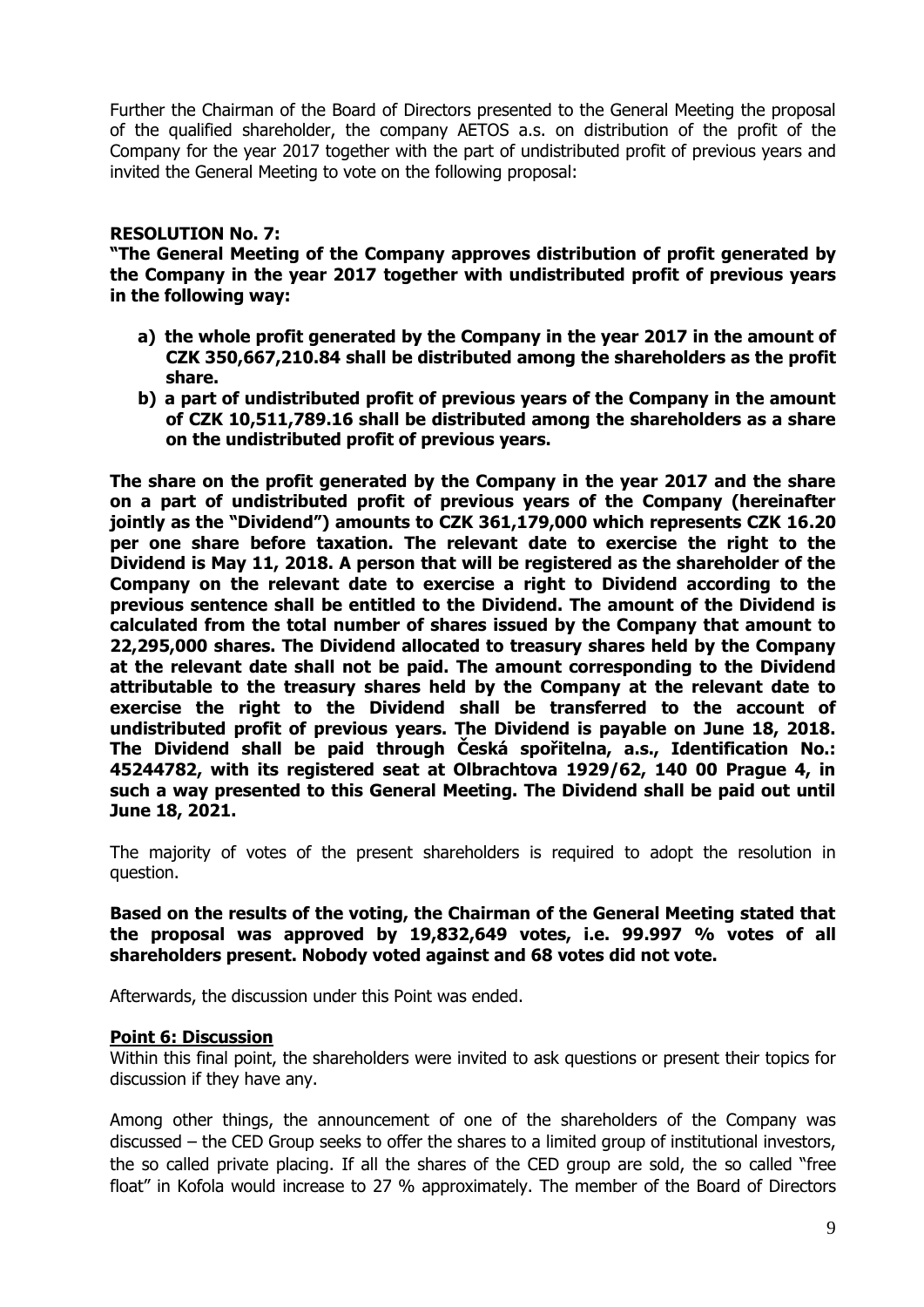stated that the Company had no other details except the above-mentioned press release published on 9 August 2018. The Company does not know who the shareholder negotiates with.

Also, one of the shareholders asked whether the Company was planning to issue new shares. He was informed that the Company had no such plan.

A question about the statement that the Company was not much indebted. Upon consulting the Company's financial statement, the shareholder does not find the debt low. It was explained that banks focus on the net debt compared to EBITDA as a main indicator of indebtedness. By the end of 2017, this was 2.5. Up to 3 (3.5), it is completely sound. It has also been stated that out of (CZK) 700 million of the debt, bonds amounted to (CZK) 330 million. The group generates a (CZK) billion of EBITDA per year, therefore there are resources available for growth and middle-sized activities.

It was commented on the question of the shareholder that the value of the Company's shares held by the RADENSKA subsidiary is revalued every quarter.

Also, the shareholder asked a question concerning the future development of the Company – looking at the map, expansion to Austria and Hungary seems natural. The member of the Board of Directors informed the shareholder that the Company was taking into consideration all acquisition opportunities available at different markets (no market was excluded). At the moment, the Board of Directors has no acquisition goal to present. Also, the expansion of the Company's own brands to other markets is being considered. At the moment, the Company is working to strengthen its position on the markets it already has accessed. It is necessary to integrate new companies into the group and stabilize them.

It has been noted that the Company was at the stock exchange, so all information was public and accessible to shareholders but also to third parties.

Within the discussion, a question about the results of the Company in Poland and further steps to be taken has been asked again. The member of the Board of Directors informed that the Companies in Poland were changing their business strategy. Besides that, the Company is trying to address the costs; two factories were closed. At the moment, only one factory is left; it is efficient, the Company has enough resources. The Company's main objective is to enlarge its volume, by an acquisition at best, to gain a stronger position on the Polish market. If the results are unsatisfactory in the long term, the ultimate option the Company is considering is leaving the Polish market. The Board of Directors has not yet considered how this would be done.

After that, a shareholder asked what the biggest brands on the Polish market were. It is Hoop Cola, probably the Cola brand number 4 in the market. Unfortunately, the competition in the Polish market is tough at the moment. The Company also has syrups and the Arctic water in the Polish market. Unfortunately, none of the brands of the groups is number 1 or 2 in the market. Then there was a discussion about these topics.

Further, one of the shareholders asked about the results of the group in Slovakia. The group is number 1 in the market of non-alcoholic beverages both in retail and gastro sectors. The company has a 35 % market share; these results make the Company happy.